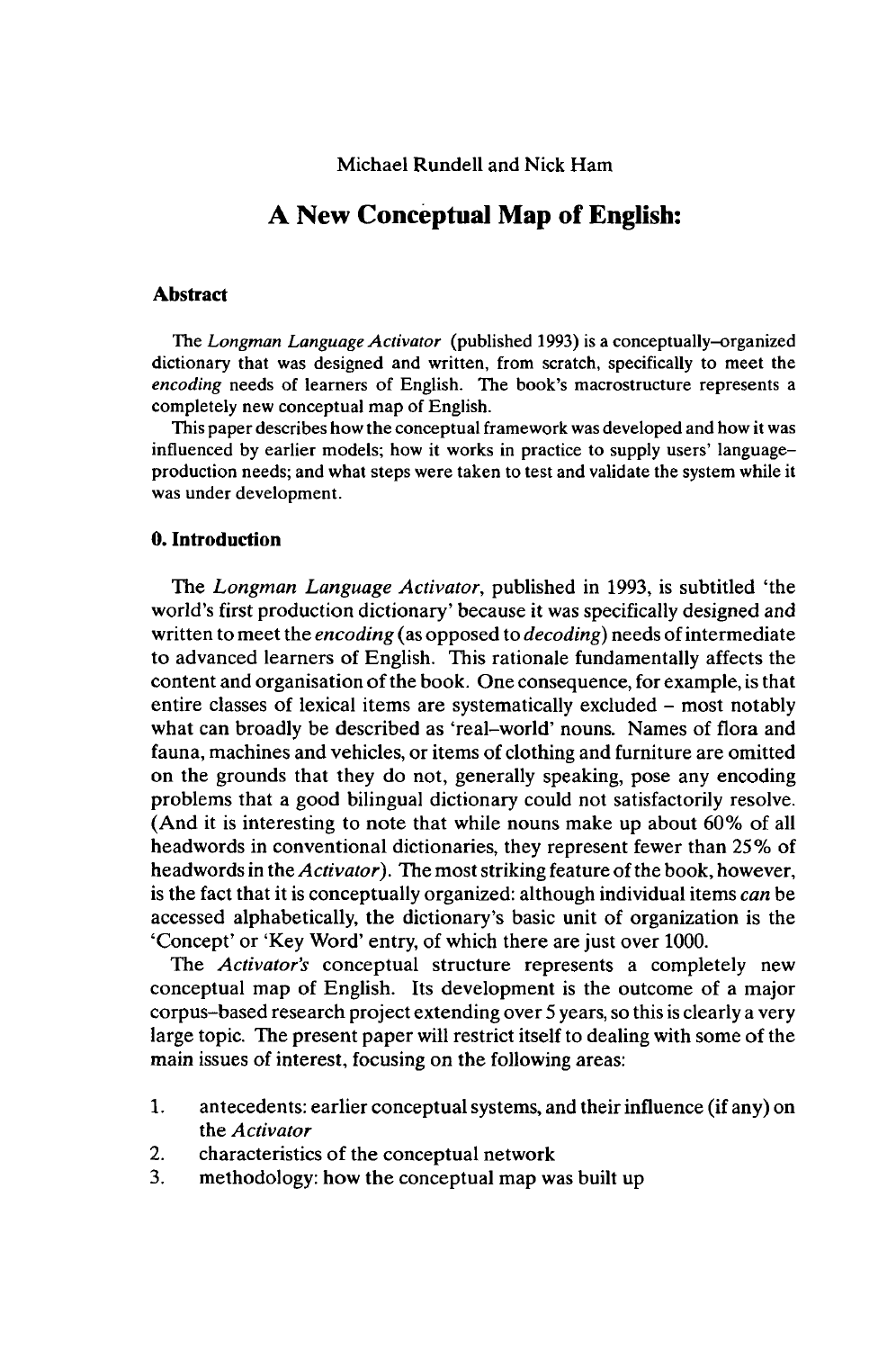- 4. functionality: how the system works in practice to take the dictionary user from (pre-lexical) meaning to an appropriate word or phrase to express this meaning
- 5. validation: methods that were used to ensure that the system actually delivered

## **1. Antecedents**

While broadly belonging to the onomasiological (meaning-to-word) rather than semasiological (word-to-meaning) tradition, the *Activator* marks a radical departure from earlier models of conceptual organization. The best-known of these is of course *Roget's Thesaurus,* first published in 1852 but itself drawing on much earlier philosophically-motivated models connected with the search for a universal language.

Roget constructed a quasi-Linnaean taxonomy on 5 levels. Atthe top are the 6 major 'Classes' (with names such as 'Volition' and 'Affection'), below which are 'Divisions', then 'Sections' and then - the main organizing unit the 990 'Heads', with names such as 'Tergiversation', 'Inutility', and 'Sufficiency'. Individual words (and sometimes phrases) are then grouped according to word-class within these Heads.

March's *Thesaurus-Dictionary* (March and March 1902) groups vocabulary items into typically bipolar conceptual sets such as 'AMITY-HOSTILITY' and 'FAVORITE-ANGER', and so to some extent prefigures Miller et al's *Wordnet. A* more recent attempt, Julius Laffal's *A Concept Dictionary of English* (Laffal 1973) establishes 118 major conceptual domains, with names such as LITL (covering vocabulary that refers to 'smallness, brevity, and diminution') and 'SUB' (with 'references to subordination, dependence, and subjection'). Laffal then tags each of 23,000 English words with an appropriate domain name, or in some cases with the names of two domains: thus **amputation** gets the (self-explanatory) tags BODY SEP, while **adultery** is intriguingly labelled BAD SEX. Laffal's motivation (he is a clinical psychologist) is to provide a tool for better understanding the anomalous speech of psychotic patients. The dictionary proceeds, in other words, from word to concept rather than vice versa and 'provides a means of looking through a speaker's language to the concepts which lie behind it'.

It will be immediately apparent that what all these systems have in common<sup>1</sup> is first, a 'top-down' approach, whereby a classification and/or taxonomy is constructed *a priori,* and individual lexical items are then assigned to relevant categories within the structure; and, secondly, a highly abstract character that severely limits their usefulness for non-fluent speakers.

In both these respects, the *Activator* takes a fundamentally different approach. Its conceptual structure is consciously atheoretical, and is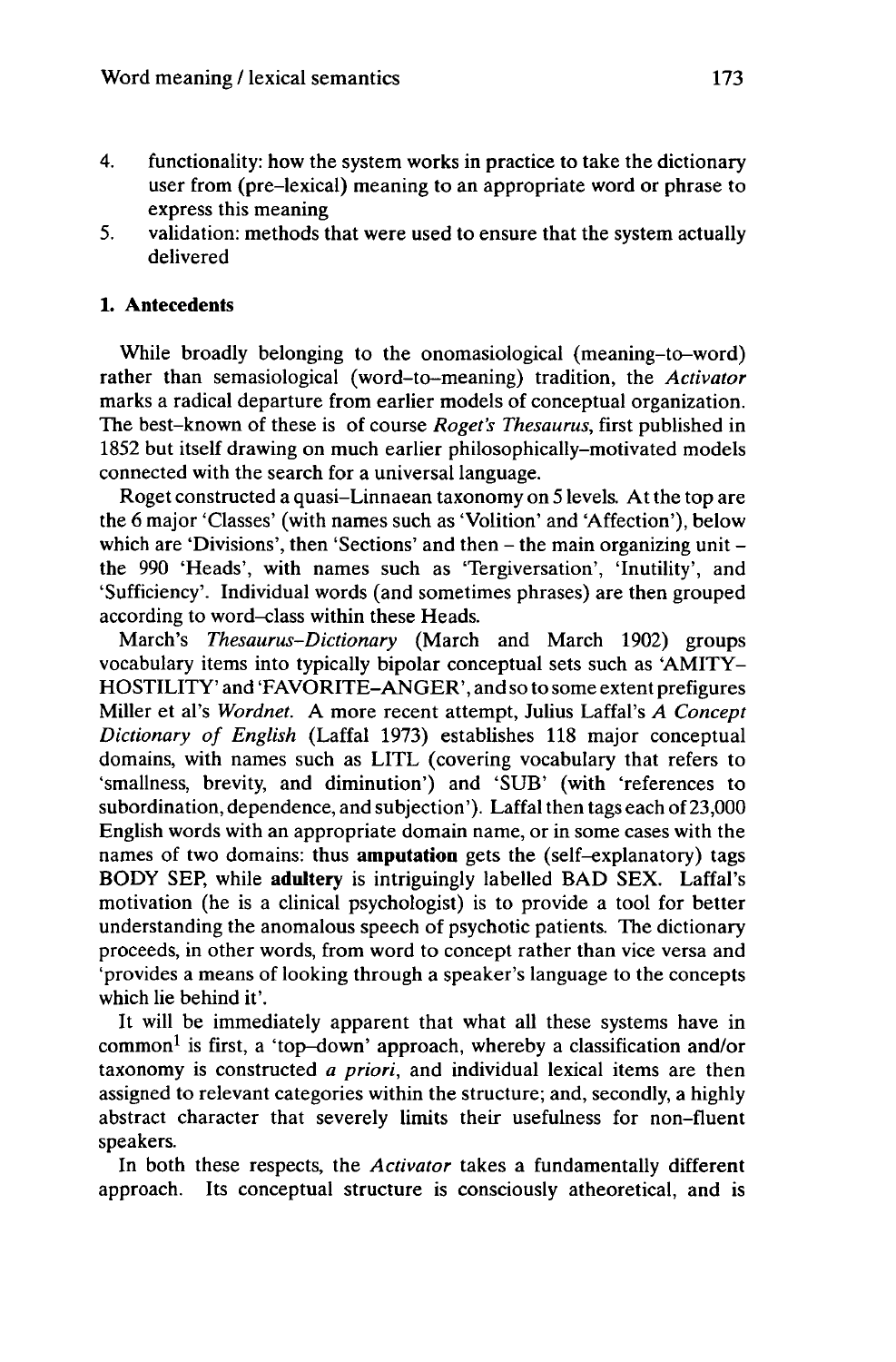pedagogically -motivated rather than based on philosophical notions. And it was developed (see Section 3) in a heuristic, largely 'bottom-up' way.

## **2. Characteristics of the conceptual network**

Probably the closest relation to an *Activator* concept is what cognitive psychologists, starting with Rosch, have called a 'basic-level' category or concept. The basic level is the home of general high-frequency terms that stand hierarchically speaking, between terms and subordinates: thus **chair** is a basic-level category with the superordinate **furniture** above it and a whole range of more specialized hyponyms below it **(deckchair, armchair, director's chair,** and so on). The basic level is defined as being (among other things):

- \* the level at which subjects are fastest at identifying category members<br>\* the first level named and understood by children
- \* the first level named and understood by children<br>\* the level at which most of our knowledge is exact
- the level at which most of our knowledge is organized (based on Lakoff 1987:46)

The literature here tends to focus on the kind of 'real-world' lexis that the Activator specifically excludes.<sup>2</sup> But the theory holds good for what might be called the language of predication - or words that say something *about* <sup>a</sup> person or thing as opposed to words that *name* the person or thing. Key words in the *Activator,* such as PROUD, ANGRY, and SAD/UNHAPPY, can legitimately be seen as basic-level concepts. Above them all is the theoretical superordinate EMOTIONS (theoretical because this level in the hierarchy has little pedagogical value and is therefore not used in the Activator). And below them is a wide range of subordinate vocabulary – not only less frequent near-synonyms that are semantically or connotationally more complex (such as **conceited, indignant,** and **despondent)** but also items connected to the key word through relationships such as causation and nominalization (such as **vanity, provoke,** and **depressing).**

The assumption underlying this conceptual organization is that 'categorization begins at the basic level' (Neisser 1987:22). The psychological processes involved in lexicalization - that is, in assigning <sup>a</sup> precise word or phrase to <sup>a</sup> given 'entity' (whether concrete or abstract) - are assumed to follow a fairly standard language-production model (e.g. Levelt 1989), whereby the speaker/writer first identifies a basic-level concept and from there maps his/her meaning onto word-forms in the mentallexicon that correspond to a specific meaning representation *within* the broad conceptual area.

One of the interesting philosophical questions that arises here (and it has important pedagogical implications too) is how far concepts of this type are language-and-culture-independent. Or to put it another way , is the *Activator's* structure a conceptual map of English or a conceptual map of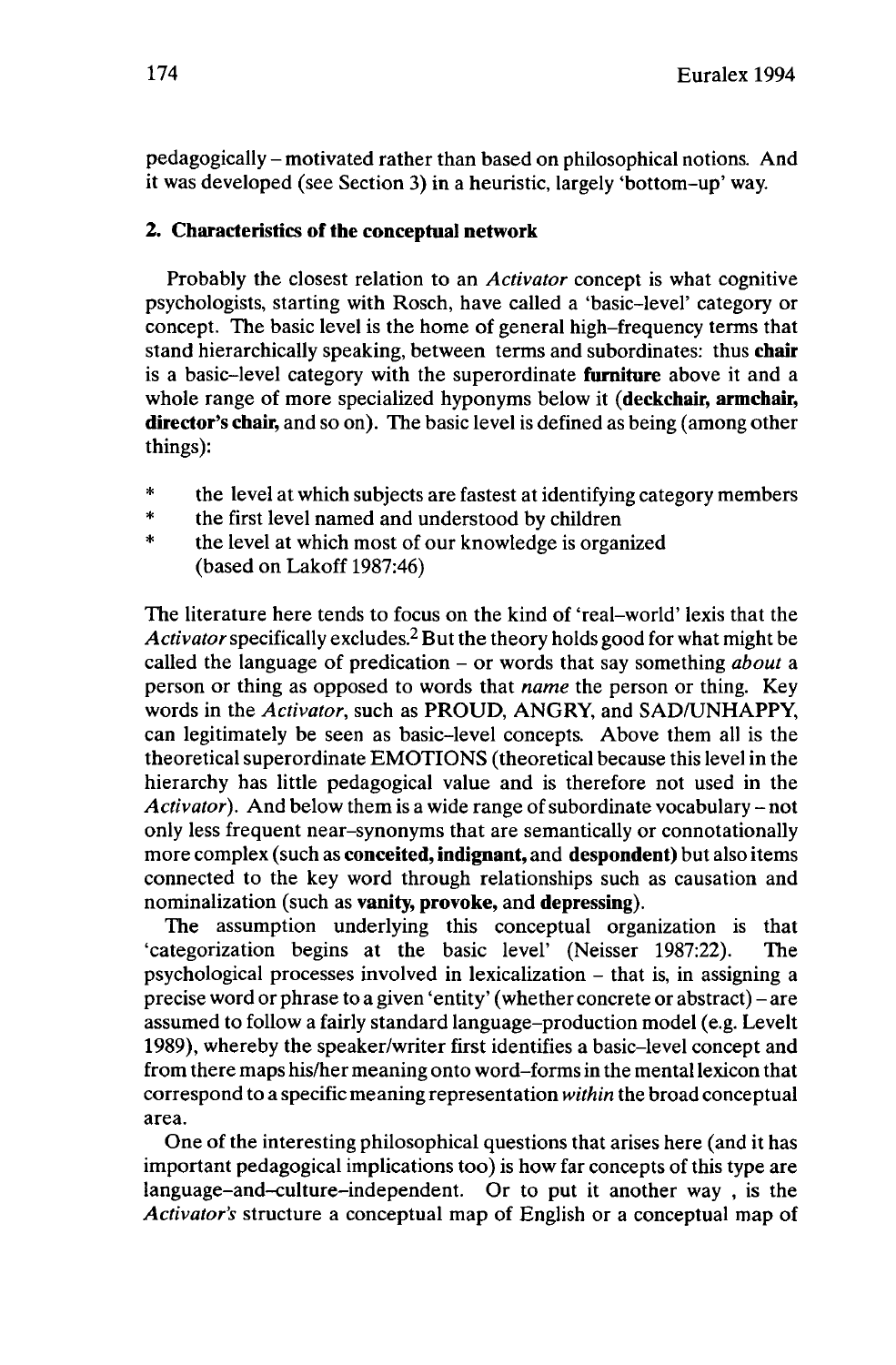language in general? There is obviously no simple answer to this, and it would be extremely rash to make any grand claims. Nevertheless, there is a reasonable consensus for the view that basic-level concepts are likely to be the mostlanguage-independent elementin the lexicon. Superordinates may be culture-specific concepts, while more specialized lexis will often represent a cluster of semantic and/or pragmatic features that has no precise equivalent in another language.<sup>3</sup> A system of categorization whose primary units are at the basic level seems to stand the best chance of being reasonably transparent to users whose first language is not English.

To conclude this section, it is worth saying a few words about what the *Activator's* concepts are *not.* These concepts should not be confused with the idea of semantic fields. A semantic-field approach to CRIME, for example, would include specific types of crime, such as murder, shoplifting, or rape. In the *Activator,* however, these notions are covered in the areas where they belong *conceptually :* murder at KILL (which is where a student wishing to encode this notion would naturally look), shoplift at STEAL, and rape at HAVE SEX.<sup>4</sup>

### **3. Methodology**

The original plan for writing the *Activator* envisaged an initial stage in which the book's conceptual structure (the macrostructure) would be created. This would be followed by a much longer period in which the entries for individual headwords (the microstructure) would be researched and written. Things did not work out exactly as planned. The underlying goal of the process was always completely clear, namely, to provide the user  $$ assumed to be an advanced learner of English, engaged in some form of language-production 'event' – with a simple and reliable system for finding the most appropriate lexical realization of the meaning s/he wishes to encode. But we were moving here in unknown territory, and the mechanisms for achieving this goal were by no means self-evident. In practice, the macrostructure continued to develop and change throughout the lifetime of the project. A reasonably robust version was in place at the end of the first two years, but the model was continually refined and was not *completely* finalized until close to the end of the project.

In outline, the process worked like this. The first stage was a systematic trawl of the vocabulary of <sup>a</sup> general -language pedagogical dictionary, the *Longman Dictionary ofContemporary English* (1987). A high percentage of *LDOCE* headwords did not survive this first pass, either because they denoted 'real-world' items outside the*Activator's*scope (such as **dog, elbow,** achoica Teal-world Reins buiside the *Activition*'s scope (such as dog, enound<br>and biscuit), <sup>5</sup> or because they were classed as 'reference-only' words which students might be expected to *recognize,* but would not be expected to produce (such as archaic, taboo, or highly formal language). Any word falling within the *Activator's* scope was then deconstructed in terms of its conceptual characteristics.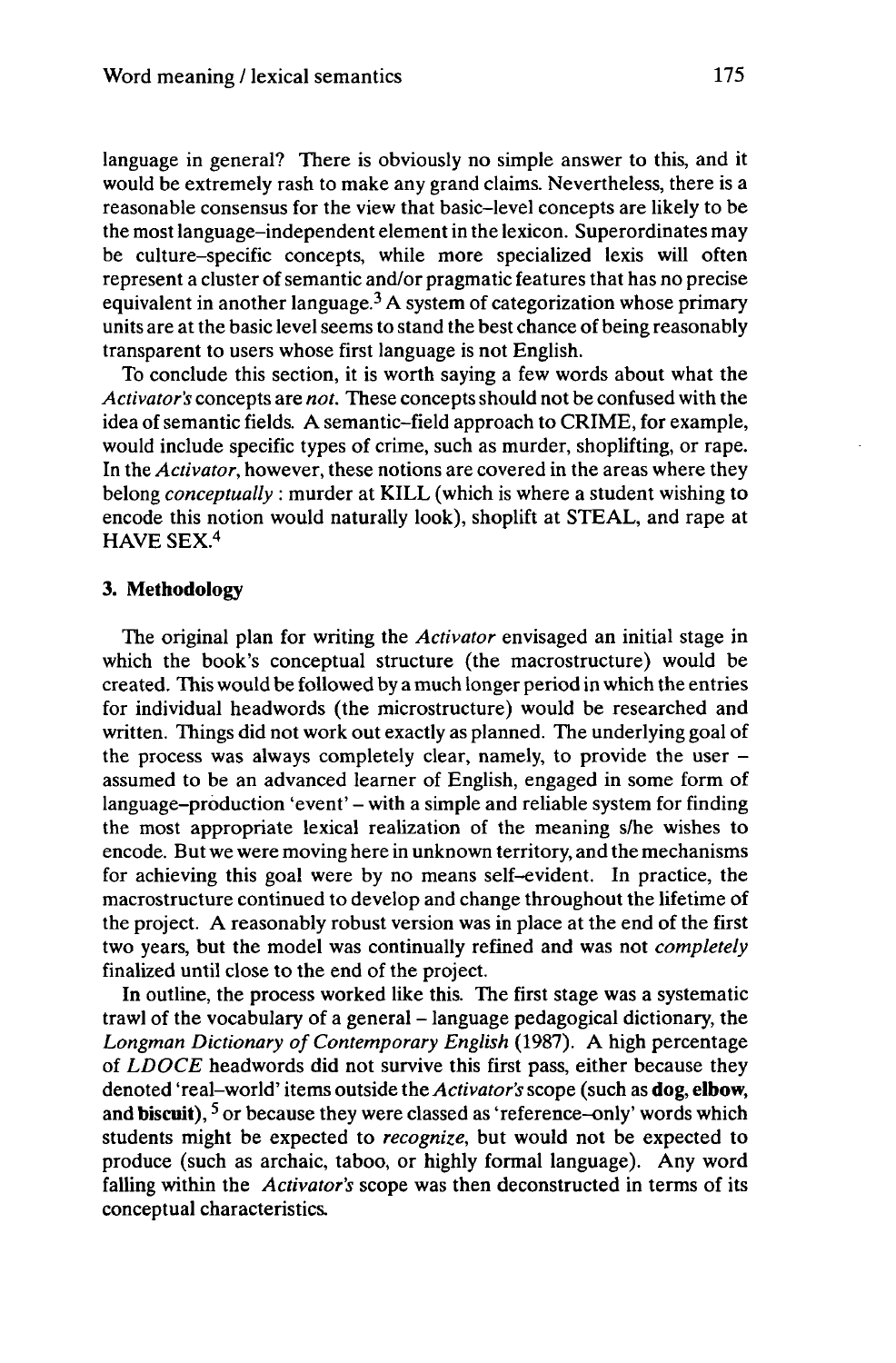To take one example, **demonstrate** seems to have four main strands of meaning : the first relates to providing clear *proof* of something *{Galileo demonstrated that objects of different weights fall at the same speed);* the second to *showing* something or making it apparent *{anxious to demonstrate their concern for the homeless*); the third to explaining how something works or how to do something *(a ski instructor demonstrating turning techniques);* and the fourth, to taking part in some form of mass protest *{demonstrating against US involvementin the war).* This process was repeated for thousands of headwords, and in each case the question was asked : if a student wanted to encode this *meaning* but did not know the precise English *word* for it, where would s/he look to find it? Or to put it another way, what more general concept would s/he be likely to default to? For the first meaning of **demonstrate,** the default term would probably be PROVE, for the fourth meaning, PROTEST, and so on. PROVE and PROTEST thus became proto-concepts around which relevant lexical items gradually clustered. In a recursive process, the list of concepts and the list of headwords within each concept became progressively larger and more stable.

A typical concept might then look something like this:

concept name: ANGRY

lexical realizations of the concept: **angry, cross, enrage, fly off the handle, furious, incensed, mad, maddening, mollify, rage, stormy, wind someone up.**

The obvious need at this point was to take these undifferentiated lists and impose a structure that would enable usersto navigate their way to the 'right' item without having to wade through a lot of irrelevant material. Detailed analysis tools were devised to make this process as systematic as possible. These included a number of key 'themes' according to which the basic concept might be structured, such as: intensification (very angry = **furious, livid,** etc); detensifictation (not very angry  $\approx$  cross, annoyed, etc); nominalization **(rage, anger,** etc); selectional restrictions (people can be **incensed,** meetings can be **stormy,** but not usually vice versa); causation (make someone angry = **enrage, windup,** etc, things that make you angry are **infuriating, maddening,** etc); and 'anticausation' (stop someone being angry = **mollify, pacify,** etc). This is a very simplified, and to some extent idealized, version of a process that often seemed almostintractable. A great deal more could be said, but three points of special interest will be mentioned here.

First, we discovered that *Activator* concepts exhibited prototype effectsin just the same way as more familiar basic-level concepts such as BIRD or VEGETABLE.<sup>6</sup> Some category members were highly prototypical (and therefore easy to assign), while others were more marginal. Many lexical items gravitated very strongly to a particular concept, and there was a high level of agreement about this. To quote just a few examples among many: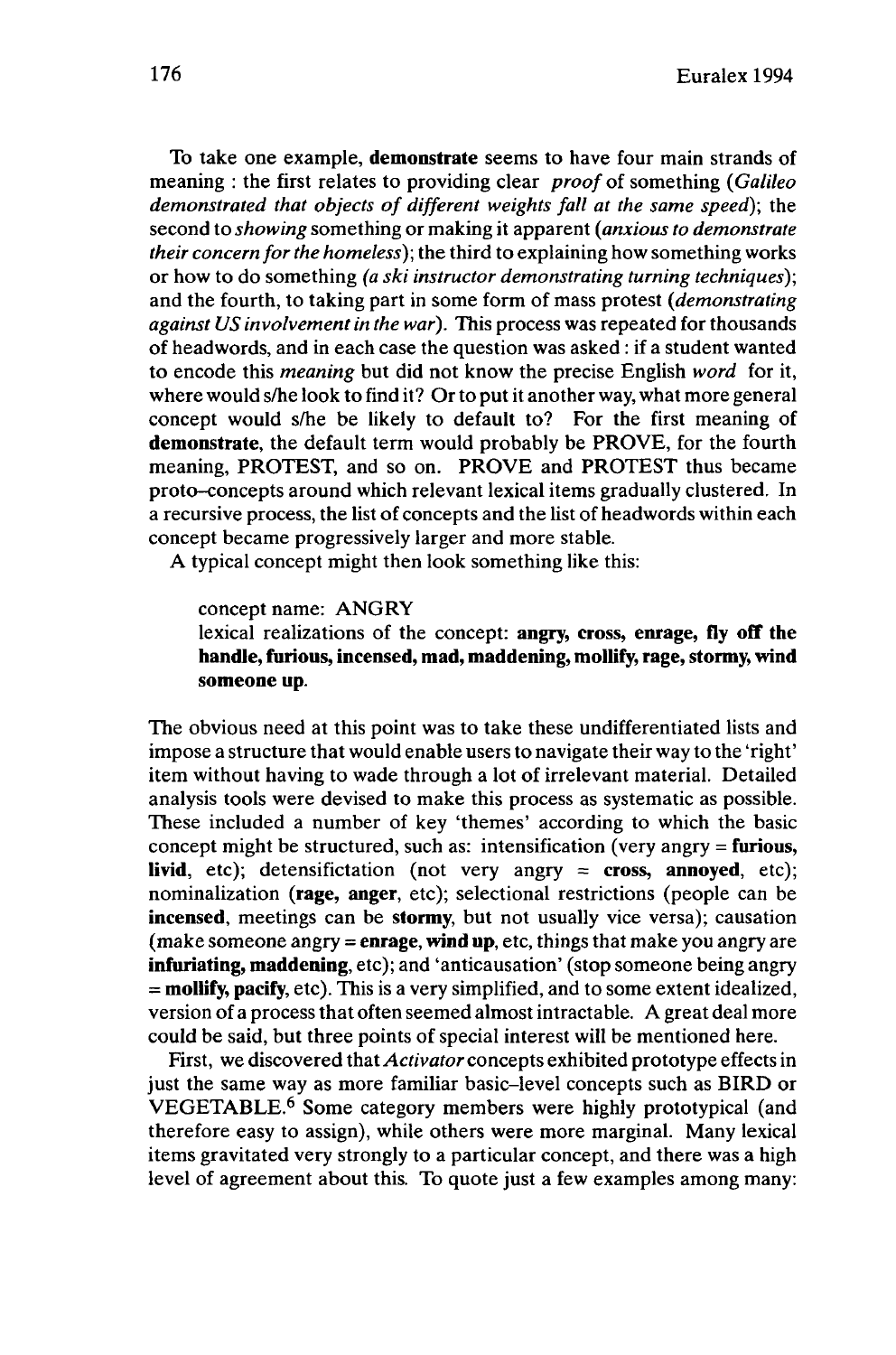# **chilly, freezing,** and **cool** all belong unproblematically at COLD; **identical, uniform,** and **synonymous** at SAME; and **stride, saunter,** and **gait** at WALK.

Other words were weaker category members: **homesick,** for example, was fairly confidently assigned to SAD, but it is clearly a less prototypical member of the set than **miserable**. And for some words - thankfully a very small minority - there was no obvious conceptual home, and the eventual assignment entailed a fairly arbitrary choice between three or four possible locations.

The second point to mention here concerns the *names* given to the concepts. As with all aspects ofthe*Activator's* design, the book's pedagogical function crucially influenced this process. Section <sup>1</sup> (above) referred to the titles given by Roget to his main 'Heads', such as Tergiversation, Inutility, and Sufficiency. The corresponding conceptual groupings in the *Activator* are named CHANGE YOUR MIND, USELESS, and ENOUGH. In every case, the objective is to avoid abstraction and to use familiar, high frequency terms that combine accessibility and face-validity.<sup>7</sup>

A third point of interest concerns the place of multiword phrases in the *Activator.* Given that the dictionary's function is to supply appropriate lexicalizations of specific meanings, it follows that the purely *formal* distinction between words and phrases has no practical relevance. A fluent speaker wanting to convey the idea that a piece of machinery is not functioning properly is just as likely (in some contexts more likely) to say 'there's something wrong with it' or 'it's on the blink' as to resort to single-word equivalents such as **defective** or **faulty.** Consequently, sections in the dictionary covering a particular meaning area include *any* relevant lexical item, regardless of whether it is a word or phrase.

Almost 40% of *Activator* headwords are multiword lexemes. A high proportion of these are the type of ready-assembled, usually transparent, 'prefabs' which native-speakers routinely use to encode common notions. The concept for FOOD, for example, includes not only items such as **grub** and **refreshments,** but also the transparent (but not easily predictable) phrase **something to eat** ('Would you like something to eat?' 'Let's go out for something to eat' etc).<sup>8</sup> Phrases of this type are highly typical of native-speaker performance, but in many cases have never before been covered in monolingual or bilingual dictionaries.<sup>9</sup>

Decisions about the assignment of phrasal items to concepts were critically affected by the environment in which a word most typically occurs in text. <sup>A</sup> word like **averse**, for example, is not shown at concepts such as DISLIKE or UNWILLING, because it nearly always occurs in the string **not be averse to** - and it is the meaning of the *whole unit* that determines its place in the conceptual structure. This approach finds some support in the psycholinguistic literature: there is evidence to suppose that many multiword items are both stored and retrieved as complete strings, rather than being assembled at the point of articulation.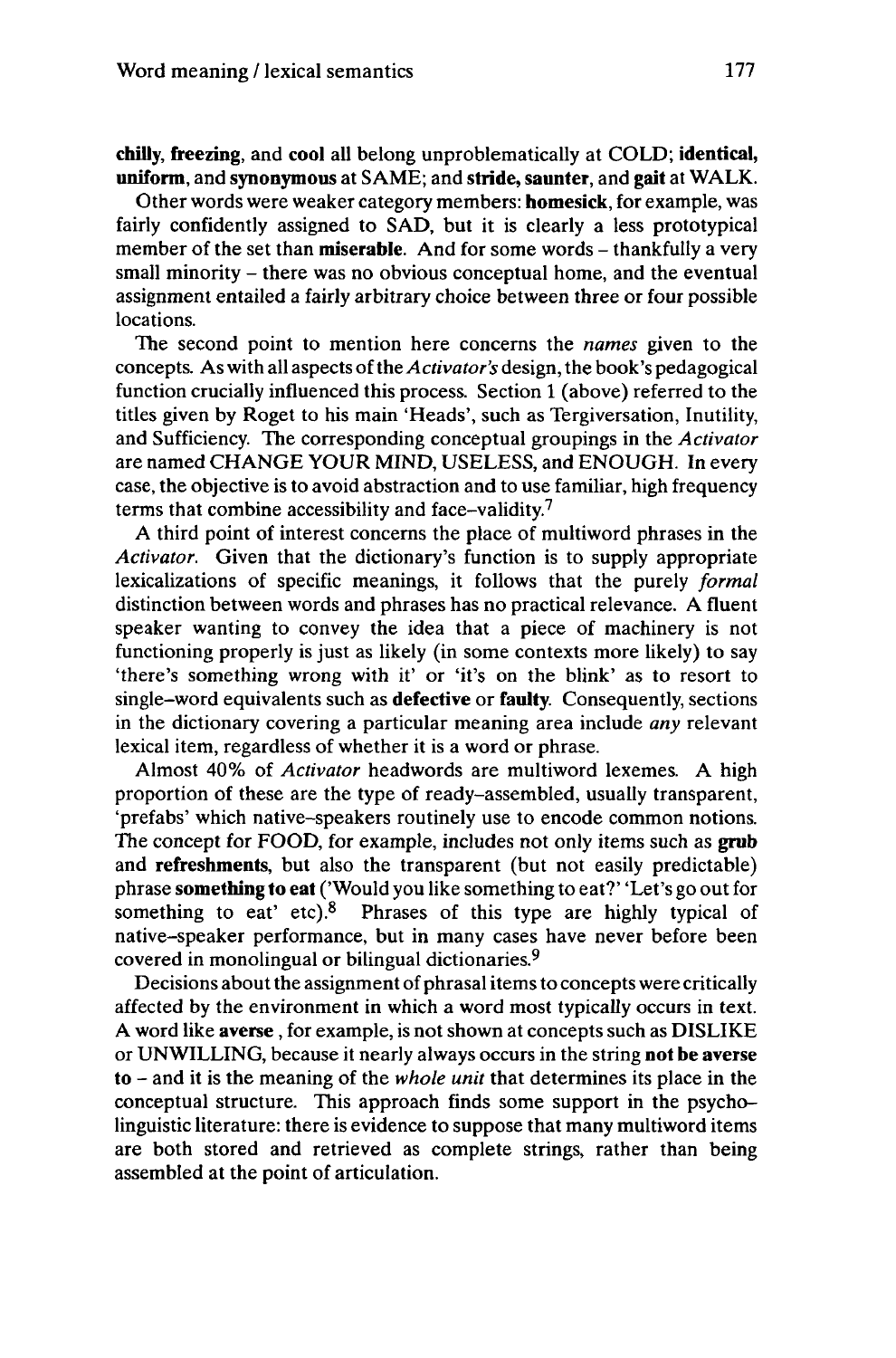### **4. Functionality** : **how the system works**

The *Activator's* macrostructure is designed to take the user from a 'pre-verbal' message to an appropriate basic-level concept, and from there to a specific semantic area that broadly expresses the "right" meaning. This is achieved by means of a series of 'filters' that guide the user to a section in the book where a (manageable) range of options is offered. These are nearsynonyms, and their carefully disambiguated definitions enable the user to select the *motjuste.* The underlying premise here is that when students want to convey a message which they lack the lexical resources to express precisely, they tend to start from the simple basic-level terms they already know. This resort to high-frequency default terms is a classic 'communication strategy' of the type described by Pit Corder and others (see e.g. Pit Corder 1983). And the use of a 'superordinate-plus-paraphrase' strategy (for example, 'steal from a shop' for **shoplift,** or 'listen in secret' for **eavesdrop)** is a pervasive feature of learners' text particularly at intermediate level and above.

In this sense, the *Activator's* navigation system incorporates strategies which most students already use, and enables them to make quite sophisticated lexical choices on the basis of vocabulary that they already know. At the same time, the encoding process used here can be seen as roughly analogous to the process by which fluent speakers access specific items from their mental lexicons.

### **5. Validation : testing the conceptual system**

While the *Activator's* conceptual system was still under development, the model was tested and improved by means of both corpus evidence and user-research.

The Longman Learner's Corpus - <sup>a</sup> large collection of texts written by students of English - provided abundant evidence of the type of communication strategy described in the previous section. The frequency characteristics of lexical sets in the learners' corpus are strikingly different from those found in native-speaker corpora such as the Longman Lancaster Corpus. To take a simple example, in a set of words such as **interesting, fascinating, intriguing,** and **riveting,** the first item is easily the most frequent ofthe fourin alltypes oftext. Butthe preference for**interesting** is very much more marked in learners' text (at *all* levels of proficiency), and a similar pattern can be found in hundreds of similar sets.

The learners' corpus thus provided useful evidence of the type of default terms regularly favoured by students, and this helped to inform the process of concept creation and concept naming. It was found, too, that some types of lexical error suggested areas where learners' conceptual framework differed significantly from that of native-speakers: in these cases, too, the *Activator's* navigational systems were refined to pre-empt 'dead-end'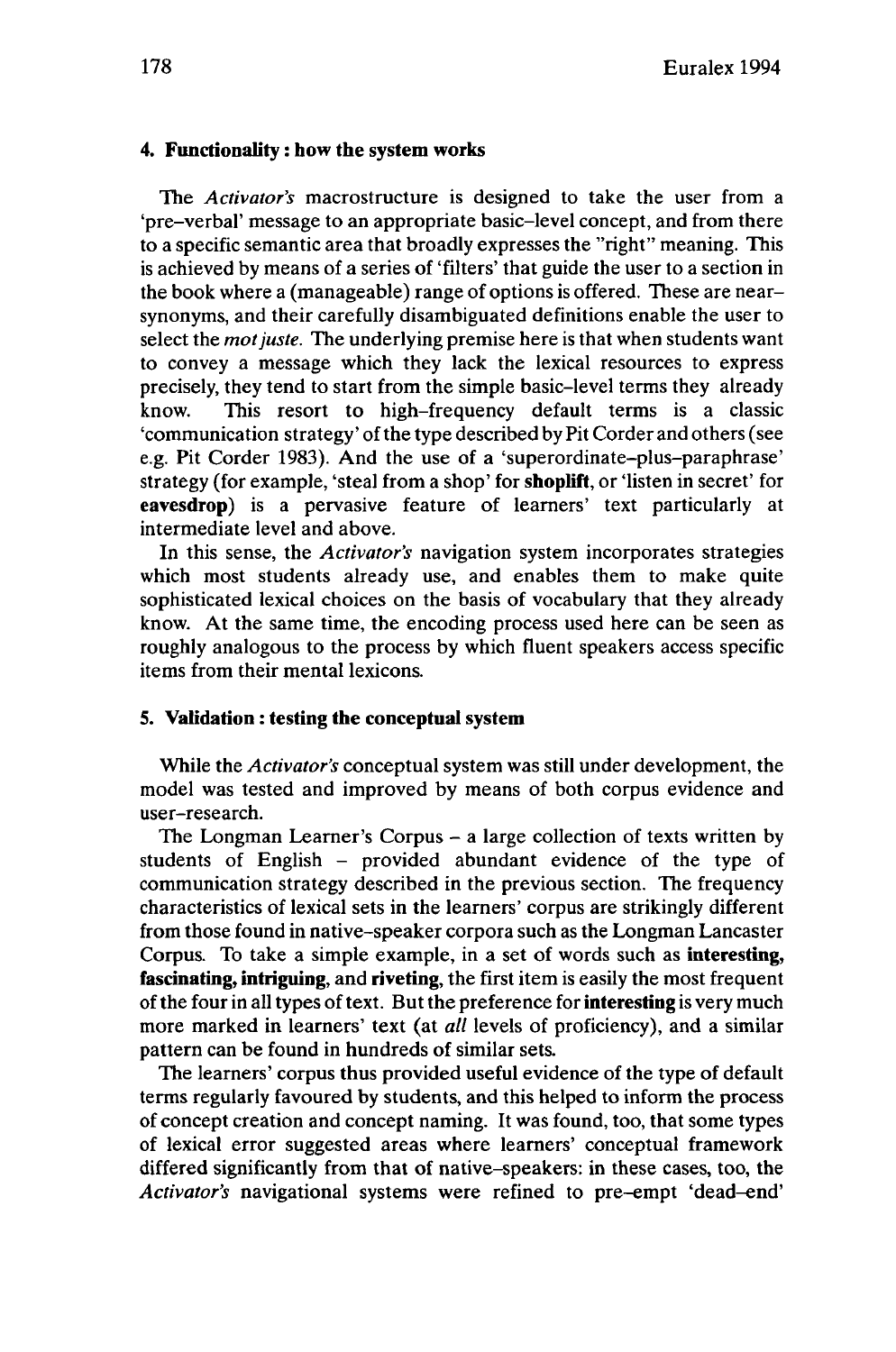searches. Students from some language backgrounds, for example, showed some confusion between the concepts WAIT and EXPECT, so pointers were added to these Key Words in the *Activator*in orderto ensure users would not waste time searching the 'wrong' entries.

Meanwhile a number of tests were carried out with students from different language backgrounds (e.g. Japanese, German, Romance languages) to investigate their communication strategies in situations where a precise target word was not in their active vocabulary. Students were given a text in their own language with certain words and phrases underlined. They were then asked to say how they would express these meanings in English. (A pre-test had already established that the subjects were *unlikely* to know the precise English equivalents for the test items). We were particularly interested here in validating concept names and, especially, in improving the names and configurations of concepts that seemed to us to lack face-validity. One problematical 'proto-concept' (which did not survive the development period) was named IN HARMONY, and included wordssuch as **correspond** and **tally with.** The concept was reasonably coherent and may have worked quite well in a native-speaker version of the book, but we had serious doubts about its pedagogical value. The tests therefore included headwords from this grouping, and the results convinced us that the concept should be disbanded, with most of the material going to an expanded version of the concept SAME.

In parallel with these tests, a substantial piloting programme tested the effectiveness of*Activator* entries with students engaged in various language production tasks. The whole programme of user-research supporting the *Activator* should probably be the subject of a separate paper (its impact on the book's *microstructure,* for example, was considerable). But the main point to make here is that it had significant influence on the refinement of the dictionary's conceptual structure.

### **6. Conclusions**

The conceptual framework created forthe *Activator*is designed to provide fast and reliable access to groups of near-synonyms. Thereafter, the microstructure takes over, and the definitions for individual entries supply 'horizontal disambiguation' within each lexical set, enabling appropriate lexical choicesto be made. It will be some time before we canjudge how well the system actually works (though early reports are favourable), and it would be rash to imagine that it cannot be further improved. But we believe it to be a reasonably robust conceptual map, supported by extensive corpus research and informant-testing, and founded above all on strong pedagogical principles.